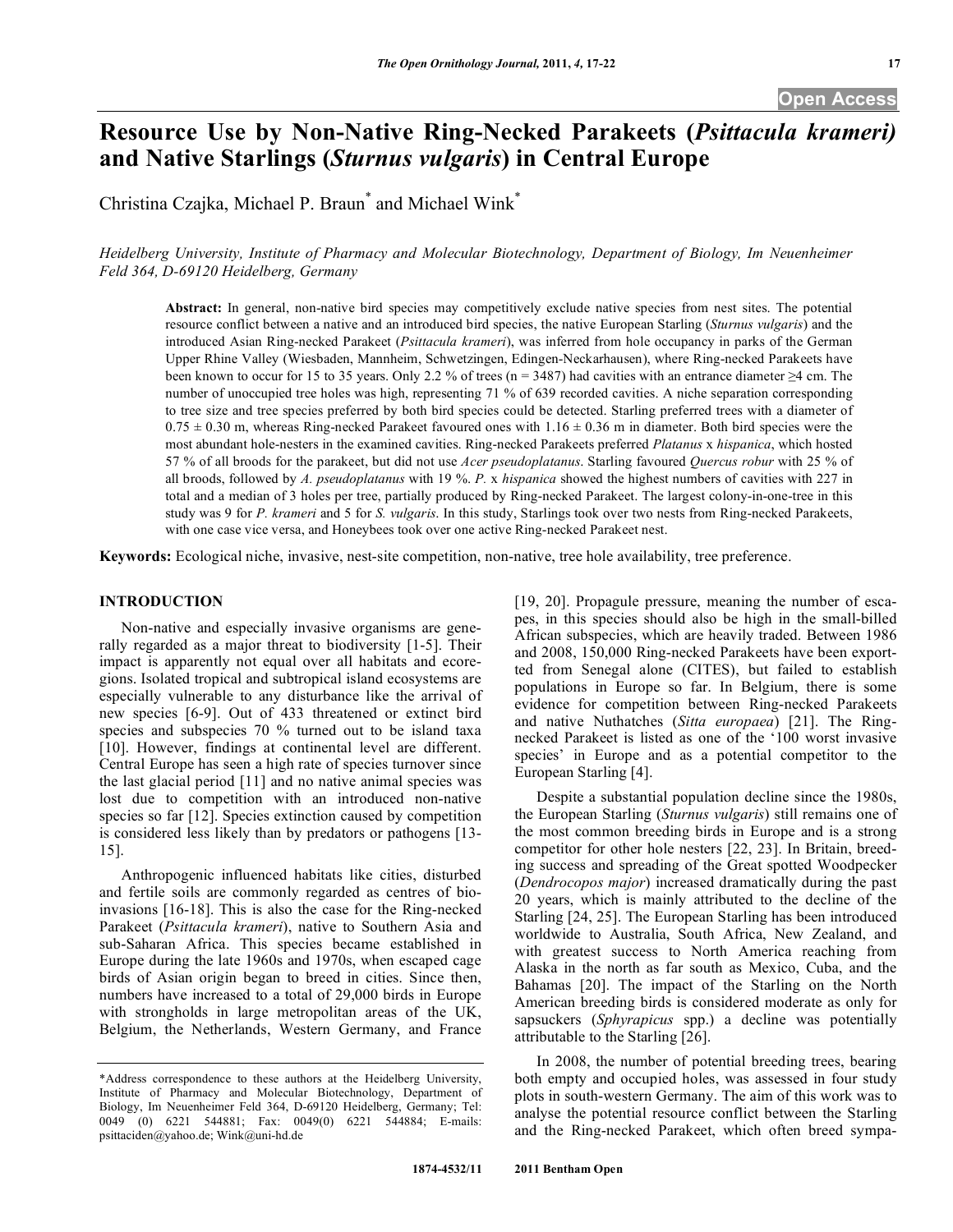trically in parks with old trees and are found to use the same type of hole [27-29]. We assumed proportional use of cavities by both bird species among tree size classes and tree species. Furthermore, we assumed an equal distribution of cavities over tree species and a significant number of cases of replacement of Starlings by Ring-necked Parakeets.

## **MATERIALS AND METHODS**

# **Study Sites**

Between February and June 2008, four study sites in the Upper Rhine Valley, Germany, were analysed in detail. The study sites were old landscaped parks with tall trees in urban agglomerations: Schlossgarten Schwetzingen, Schlosspark Neckarhausen, Luisenpark Mannheim and Schlosspark Wiesbaden-Biebrich (see Table **1**). The region is situated in the temperate zone, with a relatively mild climate. Mean annual temperature in the region (Mannheim) is  $10.5 \text{ °C}$ , total annual precipitation is 668 mm, elevation 96 m. The maximal distance between the study plots is 77 km (Schwetzingen-Wiesbaden). Neckarhausen, Schwetzingen, and Mannheim are situated 10-12 km from each other.

## **Population Development of Ring-Necked Parakeets**

In 1975, the first pair of Ring-necked Parakeets was found breeding in Schlosspark Wiesbaden-Biebrich, with a maximum of 60 breeding pairs in 1996 [29]. In 1974, the first pair bred in Schlosspark Neckarhausen near Heidelberg [19]. From this expanding nucleus the parks in Mannheim and Schwetzingen were colonised by 1993 [19, 30].

## **Assessment of Tree Holes**

All parks were visited four to ten times and tree holes were systematically searched for in the defoliated trees from February to April using binoculars. Tree holes with an estimated entrance width < 4 cm were neglected as being too small for the Ring-necked Parakeet or Starling [31, unpubl. data]. Trees with holes  $\geq 4$  cm were marked on corresponding maps. The occupation of tree holes by Starlings (Feb.- Aug.) or Ring-necked Parakeets (Feb.-Jul.), which were the main species breeding in nest holes in the parks, was regularly monitored. The total number of tree holes is not equal to the real number of breeding holes, but serves as an approximation value for the resource "nest hole". Other bird species were just noted when seen by chance. In Schwetzingen, 10 Starling pairs could be observed without knowing their nests. In addition to tree nests there were records of two pairs of Ring-necked Parakeets and three pairs of Starlings breeding in an old ruin in Wiesbaden-Biebrich.

In order to assess the size of trees with cavities the tree girth was measured at breast height and converted into diameter at breast height (dbh).

#### **Statistical Analysis**

For the comparison of expected with observed values we used  $\chi^2$ -test. A  $\chi^2$ -test was performed in order to find out if cavities were equally distributed over the most common nine tree species, with 'five cavities and more' joined in one column.  $\chi^2$ -test was used to check if the presence of Ringnecked Parakeet and Starling was proportional to the availability of tree holes according to tree size. We used again  $\chi^2$ -test to find out if cavities were equally occupied by both bird species according to tree species. Tree species having cells with less than five breeding pairs of both Starling and Ring-necked Parakeet were discarded.

## **RESULTS**

In total, 279 trees with cavities were recorded, which belong to 21 genera and 28 species (Table **2**). Ring-necked Parakeets used 12 different tree species for breeding, Starlings 13; 12 tree species were not used at all (e.g. *Acer campestre* and *Populus* sp.). Both bird species were the most abundant nesters in the examined cavities in the study. Only 2.2 % of trees had holes which were regarded as potential breeding sites, with the largest park in Schwetzingen (72 ha)

| <b>Table 1.</b> | Background Information on the Study Sites. All Study Sites are Parks Older than 100 Years. Data is also given on the |
|-----------------|----------------------------------------------------------------------------------------------------------------------|
|                 | Presence of Ring-Necked Parakeets (RNP) and Starlings (ST), as well as London Planes (Platanus x hispanica) with     |
|                 | Cavities. Data of Human Population Around the Parks Serves as an Urbanisation Value of each Area                     |

| Location                                   | Neckarhausen                | Schwetzingen   | Mannheim | Wiesbaden |
|--------------------------------------------|-----------------------------|----------------|----------|-----------|
| Founded [year]                             | 1783                        | 1350           | 1892     | 1712      |
| Size [ha]                                  | 3                           | 72             | 41       | 35        |
| Human population [in 1,000s]               | 14.29                       | 21.95          | 311.34   | 276.74    |
| Tree hole density/ha                       | 20.67                       | 1.89           | 4.34     | 7.54      |
| Breeding pairs ST [n]                      | $\mathcal{D}_{\mathcal{L}}$ | 20             | 34       | 18        |
| Breeding pairs RNP [n]                     | 15                          | 26             | 27       | 32        |
| RNP colonisation [years]                   | 35                          | 15             | 15       | 33        |
| P. x <i>hispanica</i> trees with holes [n] |                             | $\mathfrak{D}$ | 24       | 16        |
| % RNP broods in $P$ . x hispanica          | 60.00                       | 23.08          | 88.89    | 56.67     |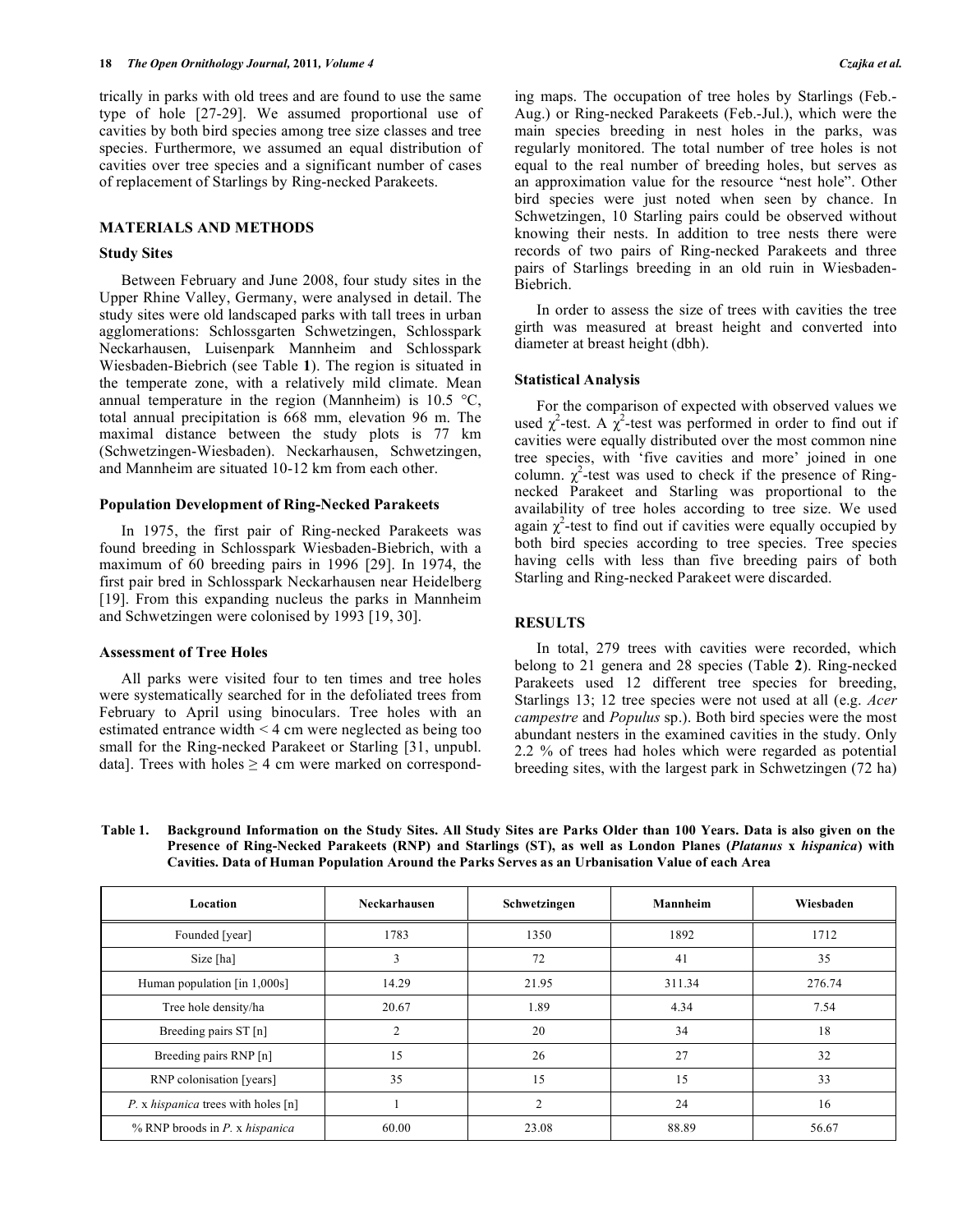| <b>Tree Species</b>     | <b>Trees</b><br>(n) | <b>Cavities</b><br>(n) | <b>Starling Cavities</b><br>(n) | <b>RNP Cavities</b><br>(n) | <b>Cavities Per Tree</b><br>(median; range) | Mean<br>dbh[m]  |
|-------------------------|---------------------|------------------------|---------------------------------|----------------------------|---------------------------------------------|-----------------|
| Platanus x hispanica    | 46                  | 227                    | 3                               | 56                         | $3:1-36$                                    | $1.2 \pm 0.34$  |
| Acer pseudoplatanus     | 34                  | 60                     | 13                              | $\mathbf{0}$               | $1:1-5$                                     | $0.68 \pm 0.15$ |
| Fraxinus excelsior      | 27                  | 53                     | 5                               | 6                          | $1:1-6$                                     | $0.69 \pm 0.23$ |
| Quercus robur           | 29                  | 51                     | 17                              | $\overline{4}$             | $1:1-5$                                     | $0.86 \pm 0.27$ |
| Tilia spec.             | 30                  | 50                     | 9                               | 8                          | $1:1-5$                                     | $0.72 \pm 0.15$ |
| Fagus sylvatica         | 25                  | 49                     | $\overline{4}$                  | $\overline{c}$             | $1; 1-7$                                    | $0.83 \pm 0.20$ |
| Acer platanoides        | 26                  | 41                     | 5                               | $\overline{4}$             | $1:1-4$                                     | $0.67 \pm 0.15$ |
| Aesculus hippocastanum  | 25                  | 37                     | 6                               | $\overline{7}$             | $1; 1-4$                                    | $0.94 \pm 0.23$ |
| Carpinus betulus        | 14                  | 25                     |                                 | $\overline{4}$             | $1; 1-5$                                    | $0.83 \pm 0.23$ |
| Acer saccharum          | 3                   | 6                      | $\overline{0}$                  | $\overline{c}$             | $1.5; 1-3$                                  | $1.05 \pm 0.17$ |
| Carya cordiformis       | 1                   | 5                      | 1                               | 3                          |                                             | 0.75            |
| Ulmus laevis            | 2                   | 5                      | $\mathbf{0}$                    | 1                          | $2; 2-3$                                    | $1.27 \pm 0.23$ |
| Liriodendron tulipifera | $\mathbf{1}$        | $\overline{4}$         | $\overline{c}$                  | $\mathbf{0}$               |                                             | 0.8             |
| Prunus avium            | 2                   | 3                      | $\overline{c}$                  | $\boldsymbol{0}$           | $1; 1-2$                                    | $0.7 \pm 0.35$  |
| Salix alba              | 1                   | $\overline{2}$         | 1                               | $\overline{0}$             |                                             | 0.94            |
| Larix decidua           | 1                   |                        | $\boldsymbol{0}$                | 1                          |                                             | 0.7             |
| others                  | 13                  | 18                     |                                 |                            |                                             |                 |
| Total                   | 280                 | 639                    | 69                              | 98                         |                                             |                 |

Table 2. Tree Hole Distribution among the Investigated Tree Species; dbh: Diameter at Breast Height; Only Trees with at Least **One Tree Hole ≥ 4 cm are Listed**

serving as a representative for all parks based on its high number of trees ( $n = 3487$ ).

A total of 639 tree holes were found in all the parks studied, out of which 451 (70.6 %) were unoccupied. Ringnecked Parakeets inhabited 98 (15.3 %) tree holes, Starlings 69 (10.8 %). In Wiesbaden-Biebrich 14 tree holes were occupied by the Alexandrine Parakeet (*Psittacula eupatria*), a South Asian species closely related to the Ring-necked Parakeet. The Alexandrine Parakeet has been breeding in Wiesbaden since 1988 [32]. One nest site was occupied by a Green Woodpecker (*Picus viridis*), three by Jackdaws (*Corvus monedula*) and two by Honeybees (*Apis mellifera*).

In this study Starlings took over two breeding sites from Ring-necked Parakeets, with one case vice versa, and Honeybees took over one active Ring-necked Parakeet nest.

## **Cavity Density Per Tree According to Tree Species**

The executed  $\chi^2$ -test revealed that cavities were not equally distributed among the nine most common tree species  $(\chi^2 = 70.94; df = 32; p<0.001)$ . Table 2 shows the distribution of tree holes among the examined tree species. Although nearly all common trees (n≥14) had a median of 1 cavity, the only exception was the London Plane (*P.* x *hispanica*) with a median of 3. A few London Planes had up to nine, and, in an extreme case, 36 holes. *Fagus sylvestris* had up to seven cavities per tree.

### **Niche Separation According to Tree Size**

Table **3** shows the distribution of breeding pairs across tree size classes. Neither of both species did behave according to our assumptions of proportional use of cavities among tree size classes. A  $\chi^2$ -test revealed that both bird species select tree diameters that are significantly different from each other ( $\chi^2$  = 54.30; df = 8; p<0.001).

About 60 % of all available nest sites were found in trees with a diameter between 0.4 to 1.2 m. Starlings  $(n = 69)$ preferred breeding in medium-sized trees with 0.4-0.8 m in diameter (0.76  $\pm$  0.30 m). Ring-necked Parakeets (n = 98) preferred larger trees (1.16  $\pm$  0.36 m). Trees with unoccupied cavities (n = 449) had a mean diameter of  $1.00 \pm 0.36$  m.

#### **Niche Separation According to Tree Species**

A  $\chi^2$ -test for the two bird species according to their use of cavities in the seven most important tree species revealed significant differences in tree species selection ( $\chi^2$  = 77.12;  $df = 12$ ;  $p < 0.001$ ).

Table **3** clearly shows that *P.* x *hispanica* was the most commonly used breeding tree for Ring-necked Parakeet, 57% of all parakeet nests were found in this tree.

*Quercus robur* was the most commonly used breeding tree for the Starling (Table **3**). An interesting point is that, although there were 42 free tree holes in *Acer pseudoplatanus*, not even one pair of Ring-necked Parakeet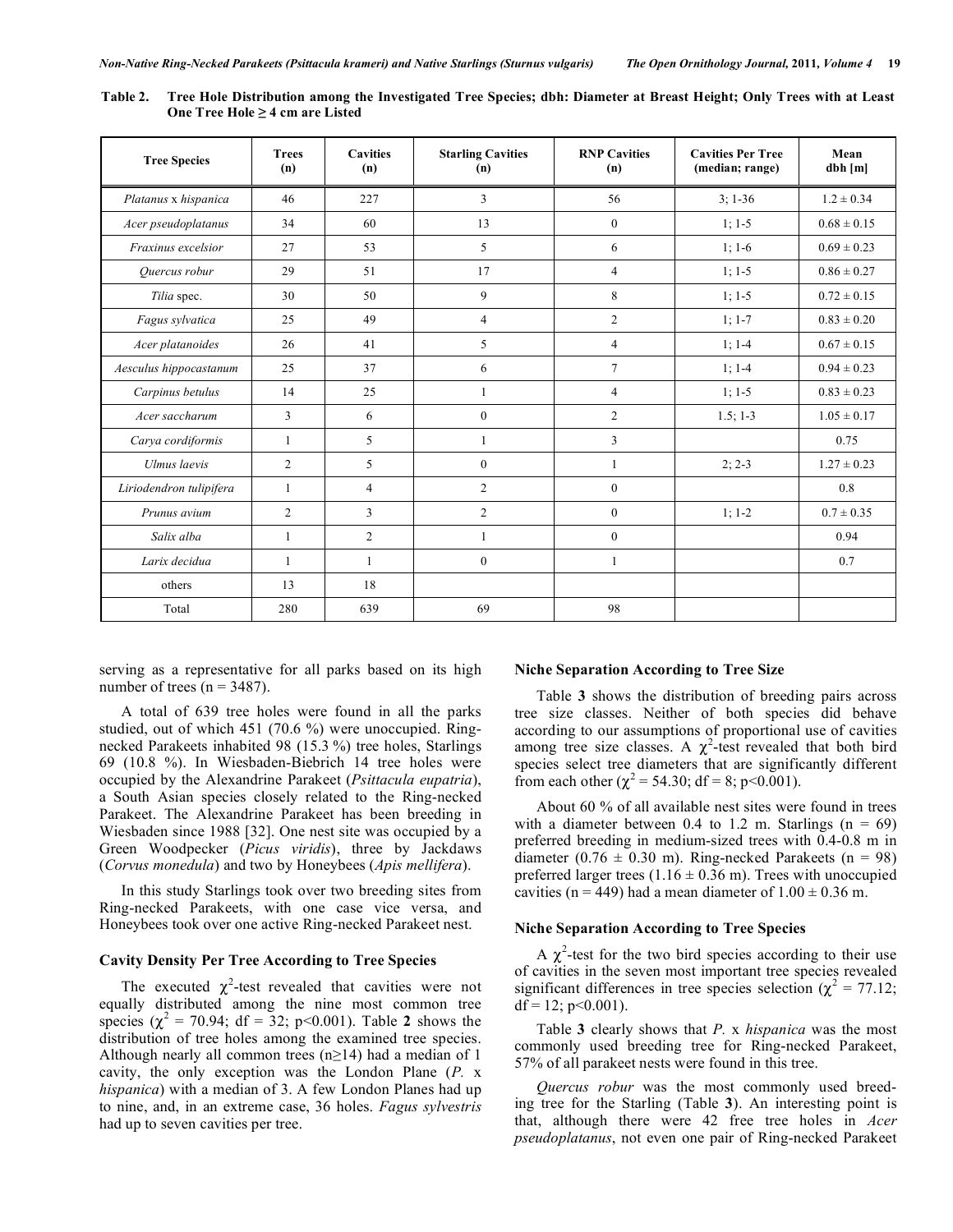Table 3. Proportion of Expected and Observed Nests of the Ring-Necked Parakeet and the Starling among the Tree Size Classes. In the Range of 0.4-0.8 m Diameter of Breast Height (dbh) Starlings Tend to Use More Cavities, whereas Parakeets use **Fewer Cavities than Expected by Chance**

| Tree size category (dbh)  | $0-0.4$ m    | $0.4 - 0.8$ m | $0.8 - 1.2$ m | $1.2 - 1.6$ m | $1.6 - 2.0$ m |  |  |
|---------------------------|--------------|---------------|---------------|---------------|---------------|--|--|
| Total cavities            | 15           | 205           | 210           | 137           | 72            |  |  |
| Ring-necked Parakeet      |              |               |               |               |               |  |  |
| Proportion nests expected | 0.02         | 0.31          | 0.32          | 0.21          | 0.11          |  |  |
| Proportion nests observed | 0.03         | 0.17          | 0.29          | 0.37          | 0.15          |  |  |
| 95 % confidence interval  | [0.28; 0.33] | [0.65; 0.73]  | [0.96; 1.04]  | [1.29; 1.35]  | [1.67;1.76]   |  |  |
| Starling                  |              |               |               |               |               |  |  |
| Proportion nests expected | 0.02         | 0.23          | 0.23          | 0.15          | 0.08          |  |  |
| Proportion nests observed | 0.03         | 0.41          | 0.23          | 0.03          | 0.02          |  |  |
| 95 % confidence interval  | [0.27; 0.35] | [0.55; 0.62]  | [0.90; 0.96]  | [1.31; 1.35]  | [1.85; 1.85]  |  |  |

used this tree species. Starlings showed a less clear pattern according to tree species. For Starlings *P.* x *hispanica* was used less than expected from the high amount of cavities (4% of broods).

## **Breeding Pairs Per Tree**

In both examined bird species colonial breeding was found in more than 50 % of pairs, with 'colonial' meaning at least two couples of the same species breeding in the same tree. In Starling 62 % of pairs did not breed alone, whereas in Ring-necked Parakeet colonial breeding was found in 55% of pairs. A  $\chi^2$ -test conducted could neither reveal significant differences between the bird species nor between single or colonial breeding ( $\chi^2 = 0.46$ ; df = 1; p>0.05). Both bird species are facultative colonial breeders.

The high number of potential breeding sites  $(n = 36)$  in the single London Plane of Neckarhausen, where Ringnecked Parakeets have bred for the past 35 years, contributed to the largest one-tree-colony known of Ring-necked Parakeet worldwide, composed of nine breeding pairs [33].

The largest Starling colony in this study consisted of five pairs nesting in one *Q. robur*.

## **DISCUSSION**

The proportion of occupied breeding holes was much higher in this study than in beech forests of Spain, where only 5.5 % of cavities were occupied by birds [34]. The low usage rate of holes in managed forests in Spain was attributed to the lack of good bearing trees with  $> 45$  cm dbh. Although we do not have complete information on the occupancy of cavities, a large proportion of unoccupied tree holes was detected and this might be suggestive of a surplus of breeding cavities. It should be mentioned that not only the presence, but the quality of cavities contributes to breeding density of hole breeders [35, 36]. In Wiesbaden we could confirm an increase of cavities since the presence of Ringnecked and Alexandrine Parakeets. Cavity abundance was down to 80-100 by 1990 [32], but increased to 264 in 2008 , although during this period additional 30 former breeding trees were lost due to clearing (D. Franz, pers. comm.). This increase may be attributable to a number of factors like weather, fungus, parasite infections, woodpecker population [37, 38], and also the activity by parakeets themselves [39, 40].

Significantly higher numbers of holes in *P.* x *hispanica* than in other park trees, the known excavation behaviour of Ring-necked Parakeets together with the high affinity of Parakeets to this tree may lead to the conclusion that parakeets may contribute to increasing tree hole availability in urban parks. Although Ring-necked Parakeets may not be able to produce tree holes on their own in solid and healthy wood, females in particular are able to enlarge smaller tree holes and tree wounds (e.g. those caused by park management practices) but also excavate new holes in soft-wooded trees, like *Salix* sp. As a result, tree hole availability has been known to increase with the years [40]. In turn, this may favour the establishment of Stock Doves (*Columba oenas*), which have increased in numbers especially in established breeding colonies of Ring-necked and Alexandrine Parakeets [40-42]. In this case the Ring-necked Parakeet may even have a beneficial impact on the native avifauna, an aspect often neglected when discussing the impact of non-native species.

Strubbe and Matthysen [21, 43] described an impact of Ring-necked Parakeets on the Nuthatch (*Sitta europaea*), but not on other tree hole nesting bird species like the Stock Dove, the Great spotted Woodpecker (*Dendrocopos major*), the Green Woodpecker, the Starling or the Jackdaw. The avoidance of *A. pseudoplatanus* by Ring-necked Parakeets is an unexpected finding as it should be a suitably sized breeding tree for this bird. Such absence of Ring-necked Parakeet in *A. pseudoplatanus* favoured the Starling.

### **CONCLUSIONS**

The Starling and the Ring-necked Parakeet were the most abundant hole-nesting species at the examined tree holes. Starlings preferred tree holes in smaller trees than Ringnecked Parakeets. We could not find an apparent replacement of the Starling by the Ring-necked Parakeet despite a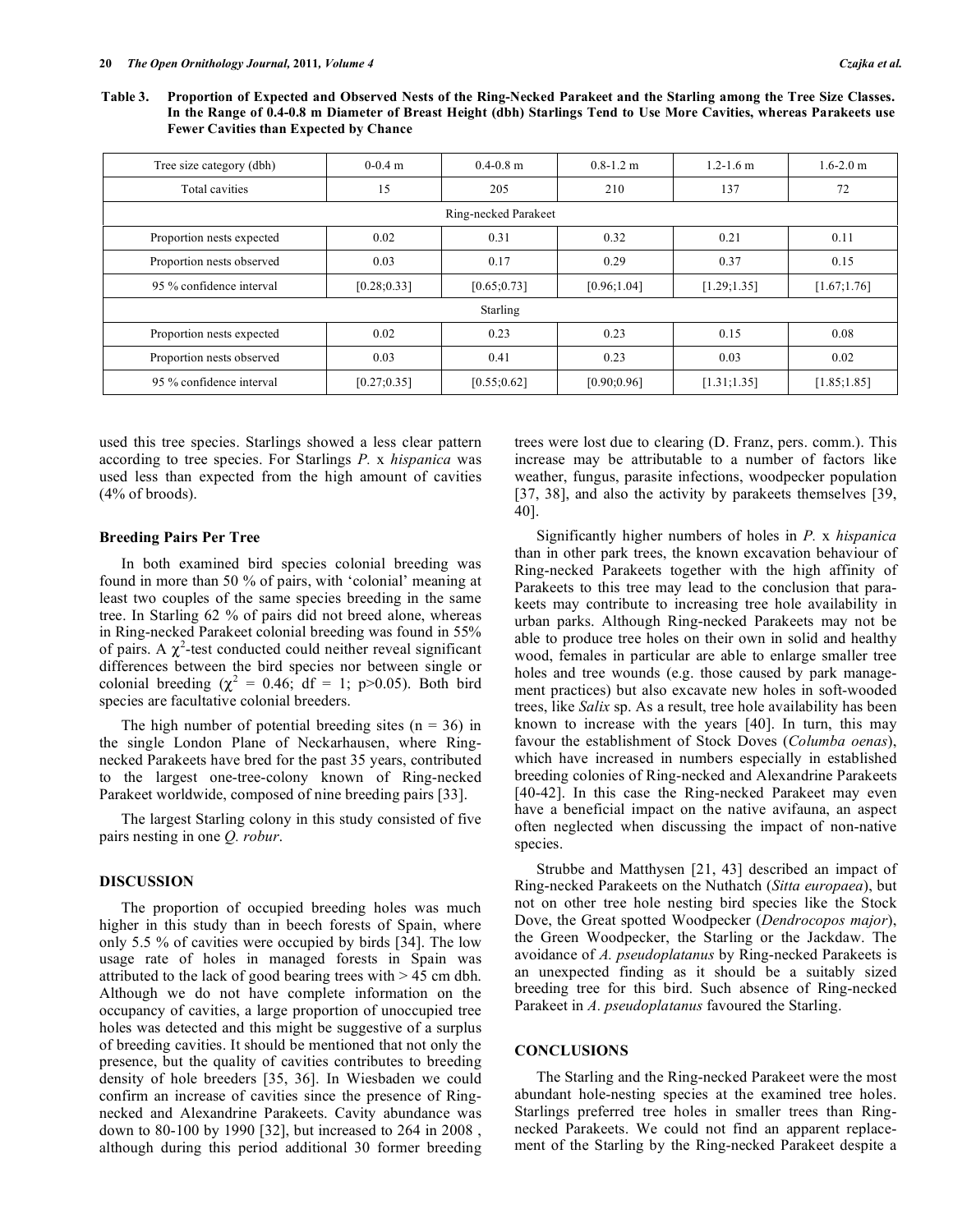high sample size. In the whole study, only two Ring-necked Parakeet nests were taken over by Starlings, one Starling nest was taken over by the parrots, supporting a low competition level between these two species. However, we found a niche separation in tree size and tree species which reduced competition between both species considerably. The London Plane (*P.* x *hispanica*) had significantly higher numbers of cavities than any other tree species examined, which may be partly attributable to the parakeets' cavity enlargement behaviour. Based on these findings the listing of the Ring-necked Parakeet as one of the '100 worst alien invaders' in Europe [4] does not necessarily reflect the real situation.

#### **ACKNOWLEDGEMENTS**

We thank several persons for supporting this study: Thomas Braunbeck, Rüdiger Becker, Andrea Heger, Gerhard Raab, Eike Schwarz, Christoph Randler, Nina Strychalski, Holger Schäfer, Stefanie Neumann, Detlev Franz, and three anonymous referees. The experiments comply with the current laws of Germany.

## **REFERENCES**

- [1] Cole NC, Jones CG, Harris S. The need for enemy-free space: the impact of an invasive gecko on island endemics. Biol Conserv 2005; 125(4): 467-74.
- [2] Cambray JA. The global impact of alien trout species: a review; with reference to their impact in South Africa. Afr J Aqua Sci 2003; 28(1): 61-7.
- [3] Smith GC, Henderson IS, Robertson PA. A model of ruddy duck Oxyura jamaicensis eradication for the UK. J Appl Ecol 2005; 42(3): 546-55.
- [4] DAISIE. Handbook of Alien species in Europe. In: Drake JA, Ed. Invading nature Springer series in invasion ecology. Dordrecht: Springer Netherlands 2009.
- [5] Engeman RM, Groninger NP, Vice DS. A general model for predicting brown tree snake capture rates. Environmetrics 2003; 14(3): 295-305.
- [6] Daehler CC, Denslow JS, Ansari S, Kuo H-C. A risk-assessment system for screening out invasive pest plants from Hawaii and other Pacific Islands. Conserv Biol 2004; 18(2): 360-8.
- [7] Cowan PE, Tyndale-Biscoe CH. Australian and New Zealand mammal species considered to be pests or problems. Reprod Fertil Dev 1997; 9(1): 27-36.
- [8] Wilcove DS, Rothstein D, Dubow J, Phillips A, Losos E. Quantifying threats to imperiled species in the United States. assessing the relative importance of habitat destruction, alien species, pollution, overexploitation, and disease. Bioscience 2008;  $48(8): 607-15.$
- [9] Steiner WWM. Evaluating the cost of saving native Hawaiian birds. Stud Avian Biol 2001; 22: 377-83.
- [10] Lederer R. Extinct bird species. 2009 [updated 2009; cited 22.09.2009]; Available from: http://www.ornithology.com/ extinct.html
- [11] Kinzelbach R. Die Neozoen. In: Gebhard H, Kinzelbach R, Schmidt-Fischer S, Eds. Gebietsfremde Tierarten – Auswirkungen auf einheimische Arten, Lebensgemeinschaften und Biotope – Situationsanalyse. Landsberg: Ecomed 1996.
- [12] Geiter O, Homma S, Kinzelbach R. Bestandsaufnahme und Bewertung von Neozoen in Deutschland. UBA-Texte 2002.
- [13] Davis MA. Biotic globalization: does competition from introduced species threaten biodiversity? Bioscience 2003; 53(5): 481-9.
- [14] Sax DF, Gaines SD. Species invasions and extinction: the future of native biodiversity on islands. Proc Natl Acad Sci USA 2008; 105: 11490-7.
- [15] Sax DF, Stachowicz JJ, Brown JH, *et al.* Ecological and evolutionary insights from species invasions. Trends Ecol Evol 2007; 22(9): 465-71.
- [16] Bashkin M, Stohlgren TJ, Otsuki Y, Lee M, Evangelista P, Belnap J. Soil characteristics and plant exotic species invasions in the grand staircase-escalante national monument, Utah, USA. Appl Soil Ecol 2003; 22(1): 67-77.
- [17] Bear R, Hill W, Pickering CM. Distribution and diversity of exotic plant species in montane to alpine areas of Kosciuszko National Park. Cunninghamia 2006; 9(4): 559-70.
- [18] Hong S-K, Song I-J, Kim H-O, Lee E-K. Landscape pattern and its effect on ecosystem functions in Seoul Metropolitan area: urban ecology on distribution of the naturalized plant species. J Environ Sci 2003; 15(2): 199-204.
- [19] Braun M. Population development of the Ring-necked Parakeet (*Psittacula krameri*) in Europe, Germany, and the Rhine-Neckar Region (Germany: Baden-Württemberg, Rhineland-Palatinate, Hesse), 1962-2008. Vogelwelt 2009; 130: 77-89.
- [20] Lever C. Naturalised birds of the world. London: T & A D Poyser 2005.
- [21] Strubbe D, Matthysen E. Experimental evidence for nest-site competition between invasive ring-necked parakeets (*Psittacula krameri*) and native nuthatches (*Sitta europaea*). Biol Conserv 2009; 142(8): 1588-94.
- [22] Wink M, Dietzen C, Gießing B. Die Vögel des Rheinlandes (Nordrhein). Dossenheim: Romneya Verlag 2005.
- [23] PECBMS. The State of Europe's common birds 2008. Prague, Czech Republic: CSO/RSPB 2009.
- [24] Smith KW. Has the reduction in nest-site competition from Starlings *Sturnus vulgaris* been a factor in the recent increase of great spotted woodpecker *Dendrocopos major* numbers in Britain. Bird Stud 2005; 52: 307-13.
- [25] Smith KW. The implications of nest site competition from starlings *Sturnus vulgaris* and the effect of spring temperatures on the timing and breeding performance of great spotted woodpeckers *Dendrocopos major* in southern England. Ann Zool Fenn 2006; 43(2): 177-85.
- [26] Koenig WD. European Starlings and their effect on native cavitynesting birds. Conserv Biol 2003; 17(4): 1134-40.
- [27] Braun M. Alien species in urban habitats: ecology and niche expansion of Ring-necked Parakeets (*Psittacula krameri* Scopoli, 1769) in Heidelberg, Germany. Marburg Philipps-University 2004.
- [28] Ernst U. Afro-asiatische Sittiche in einer mitteleuropäischen Großstadt: Einnischung und Auswirkung auf die Vogelfauna. Cologne University 1995.
- [29] Zingel D. Halsbandsittich *Psittacula krameri* (Scopoli 1769). Avifauna von Hessen: Hessische Gesellschaft für Ornithologie und Naturschutz 1997; pp. 1-6.
- [30] Poley D. Halsbandsittiche auch anderswo. Gefiederte Welt 1993; 6: 208-9.
- [31] Zeleny L. Starlings versus native cavity-nesting birds. Atlantic Nat 1969; 24: 158-61.
- [32] Zingel D. Zum Vorkommen des Halsbandsittichs (*Psittacula krameri*) im Schloßpark von Wiesbaden-Biebrich. Jahrb Nass Ver Natkd 1990; 112: 7-23.
- [33] Shivanarayan N, Babu KS, Ali MH. Breeding biology of Roseringed Parakeets *Psittacula krameri* at Maruteru. Pavo 1981; 19: 92-6.
- [34] Camprodon J, Salvanya J, Soler-Zurita J. The abundance and suitability of tree cavities and their impact on hole-nesting bird populations in beech forests of NE Iberian Peninsula. Acta Ornithol 2008; 43(1): 17-31.
- [35] Newton I. Population limitation in birds. London: Academic Press 1994.
- [36] Lõhmus A, Remm J. Nest quality limits the number of hole-nesting passerines in their natural cavity-rich habitat. Acta Oecol 2005; 27: 125-8.
- [37] Aitken KEH, Martin K. The importance of excavators in holenesting communities: availability and use of natural tree holes in old mixed forests of western Canada. J Ornithol 2007; 148(Suppl 2): S425-S34.
- [38] Jackson JA, Jackson BJ. Ecological relationships between fungi and woodpecker cavity sites. Condor 2004; 106(1): 37-49.
- [39] Braun M. How does thermal insulation on buildings: as a result of EU climate protection affect the breeding biology of tropical Ringnecked Parakeets (*Psittacula krameri*) in temperate Central Europe. Ornithol Jahresh Baden-Wurtt 2007; 23(2): 39-56.
- [40] Franz D, Krause T. Biologie und Verbreitung des Halsbandsittichs in Deutschland: Teil 1. Papageien 2003; 5: 163-7.